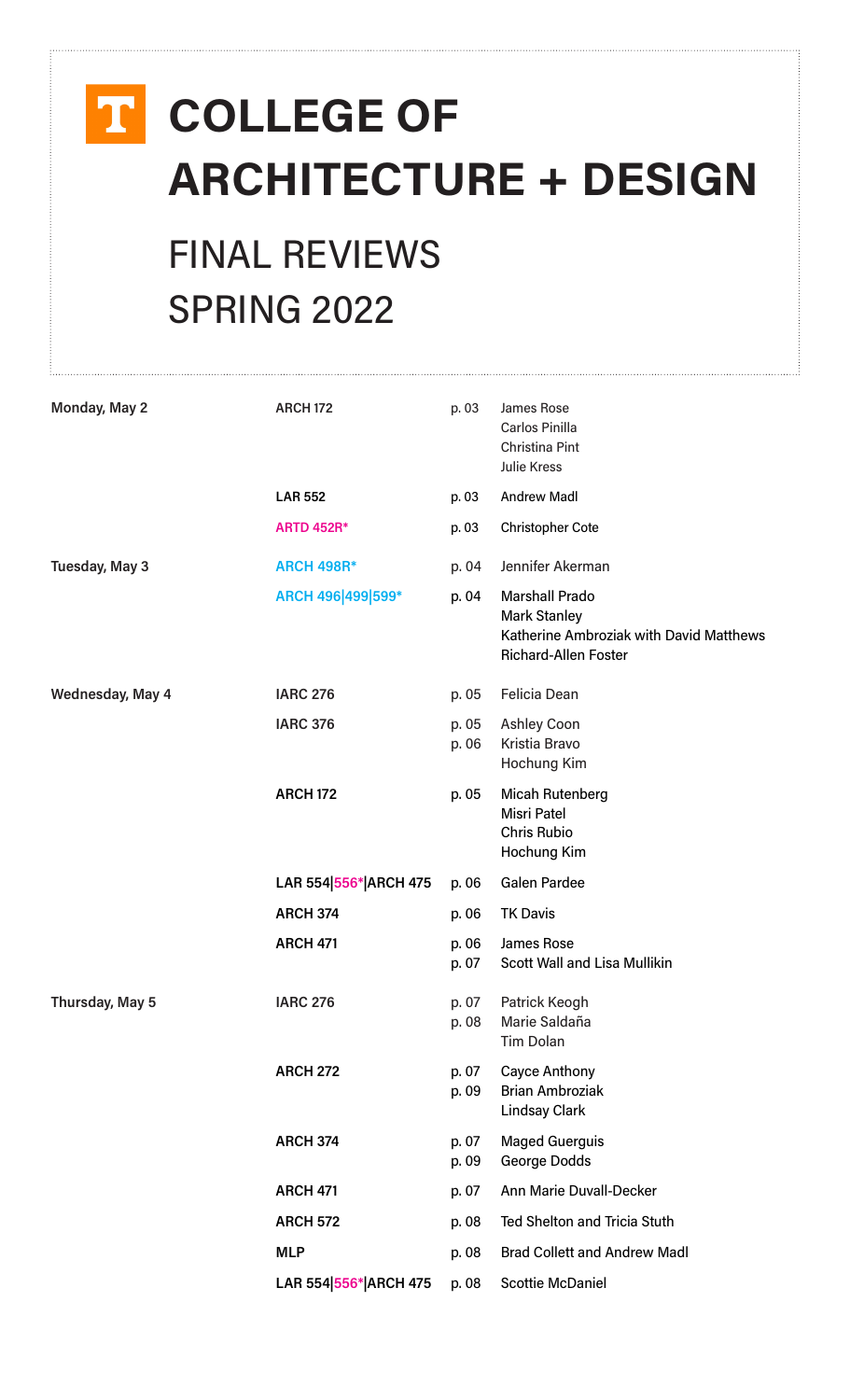| Friday, May 6   | <b>ARCH 272</b>                                               | p. 09                                                                                                                                                                                                                                                                                                                                                                                                                                                                                                                                                                            | <b>Julie Kress</b><br><b>Curry Hackett</b><br><b>Micah Rutenberg</b> |  |  |  |
|-----------------|---------------------------------------------------------------|----------------------------------------------------------------------------------------------------------------------------------------------------------------------------------------------------------------------------------------------------------------------------------------------------------------------------------------------------------------------------------------------------------------------------------------------------------------------------------------------------------------------------------------------------------------------------------|----------------------------------------------------------------------|--|--|--|
|                 | <b>IARC 476*</b>                                              | p. 10                                                                                                                                                                                                                                                                                                                                                                                                                                                                                                                                                                            | <b>Misri Patel</b><br>David Matthews with Katherine Ambroziak        |  |  |  |
|                 | <b>ARCH 542*</b>                                              | p. 10                                                                                                                                                                                                                                                                                                                                                                                                                                                                                                                                                                            | <b>Kevin Stevens</b>                                                 |  |  |  |
|                 | <b>ARCH 374</b>                                               | p. 10<br>p. 11                                                                                                                                                                                                                                                                                                                                                                                                                                                                                                                                                                   | TK Davis (Nashville Review)<br>Hansjörg Göritz                       |  |  |  |
|                 | LAR 554 556* ARCH 475                                         | p. 10                                                                                                                                                                                                                                                                                                                                                                                                                                                                                                                                                                            | <b>Jessica Henson and Trevor Lee</b>                                 |  |  |  |
|                 | <b>IARC 477*</b>                                              | p. 11                                                                                                                                                                                                                                                                                                                                                                                                                                                                                                                                                                            | Felicia Dean, David Matthews, Marie Saldaña,<br>and Milagros Zingoni |  |  |  |
| Monday, May 9   |                                                               | <b>Distinguished Design Award Review**</b><br>p. 11                                                                                                                                                                                                                                                                                                                                                                                                                                                                                                                              |                                                                      |  |  |  |
|                 | <b>GRDS 372R</b>                                              | p. 11                                                                                                                                                                                                                                                                                                                                                                                                                                                                                                                                                                            | <b>Cary Staples</b>                                                  |  |  |  |
| Tuesday, May 10 | <b>Robert B. Church III Graduate Award Review***</b><br>p. 11 |                                                                                                                                                                                                                                                                                                                                                                                                                                                                                                                                                                                  |                                                                      |  |  |  |
|                 | <b>GRDS 256</b>                                               | p. 11                                                                                                                                                                                                                                                                                                                                                                                                                                                                                                                                                                            | Jason Mitchell                                                       |  |  |  |
|                 | *,<br>*                                                       | Venue for voting for Tau Sigma Delta Bronze Medal<br>Venue for voting for Distinguished Design Award, Faculty Award of Design<br>Excellence, Faculty Letters of Design Merit, and Tau Sigma Delta Bronze Medal<br>*** Venue for voting for Robert B. Church III Graduate Award, Faculty Award of<br>Design Excellence, and Tau Sigma Delta Bronze Medal<br>Venue for nominating to Distinguished Design Award Review (undergraduate<br>architecture students) and Robert B. Church III Graduate Award Review<br>(graduate architecture students participating in Diploma Studio) |                                                                      |  |  |  |
| Friday, May 13  | ARCH 425 525                                                  | p. 12                                                                                                                                                                                                                                                                                                                                                                                                                                                                                                                                                                            | <b>Mark Stanley</b>                                                  |  |  |  |
|                 | <b>IARC 480</b>                                               | p. 12                                                                                                                                                                                                                                                                                                                                                                                                                                                                                                                                                                            | <b>Felicia Dean</b>                                                  |  |  |  |
| Monday, May 16  | <b>GRDS 272</b>                                               | p. 12                                                                                                                                                                                                                                                                                                                                                                                                                                                                                                                                                                            | <b>Kimberly Mitchell</b>                                             |  |  |  |
|                 | <b>GRDS 425 ARTD 459</b><br><b>LAR 593</b>                    | p. 12                                                                                                                                                                                                                                                                                                                                                                                                                                                                                                                                                                            | Deb Shmerler                                                         |  |  |  |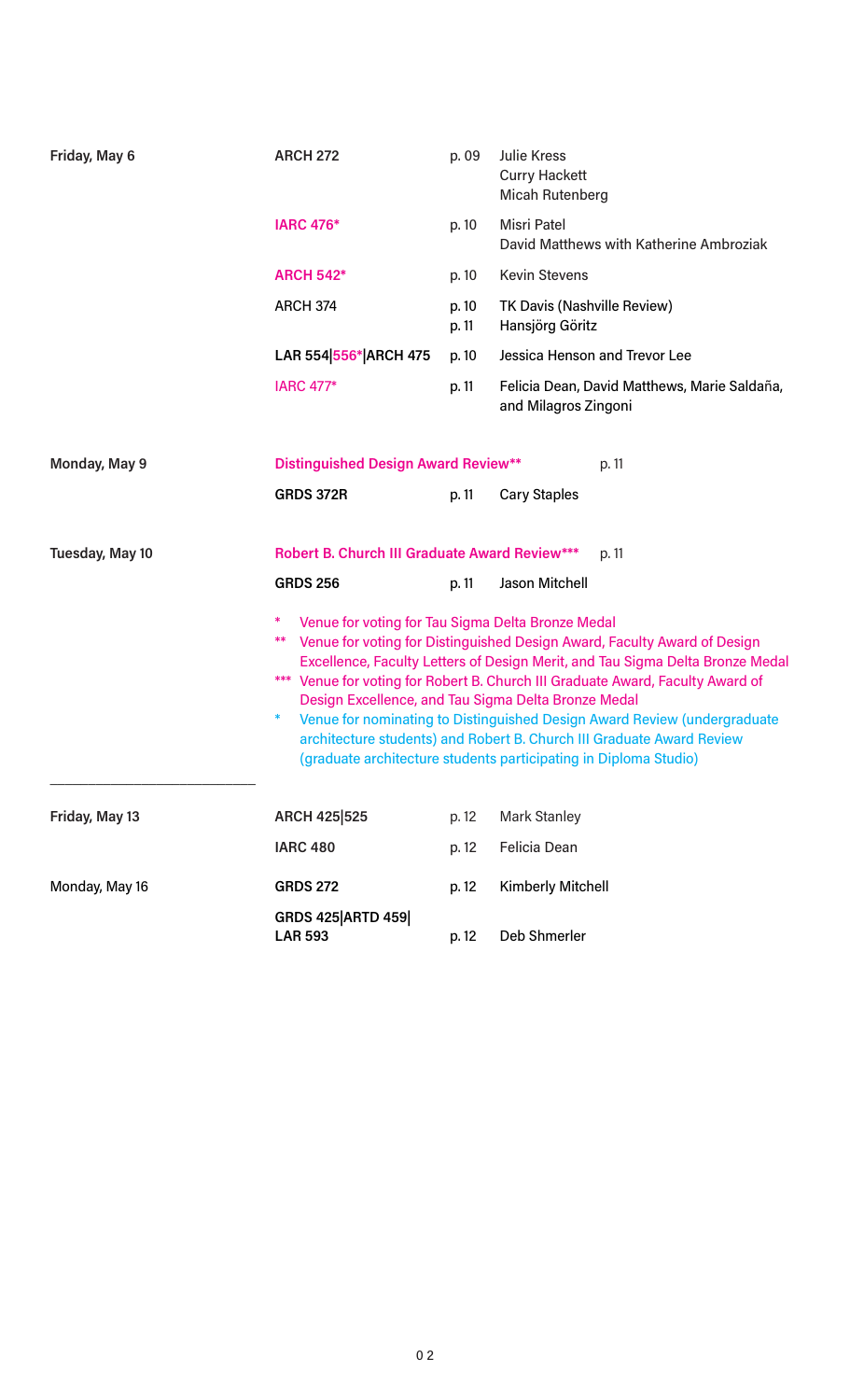#### **Monday, May 2**

#### 9:00 am - 12:00 noon **ARCH 172\_ James Rose**

First-year architecture and interior architecture AAB 103A\_ Reading Room Reviewers\_ Craig Reschke, Misri Patel, and Blake Christenson (TA)

#### *Spatial Sequence*

The final project of the foundation year introduces site and program as an armature to explore and represent a linked sequence of interior and exterior spaces. For a constrained urban site, students utilized physical models to explore dichotomies of space and light [expand/contract, illuminate/obscure, etc.] and apply these to the programs of auditorium and exhibit hall for a new campus Gallery of Art and Architecture.

#### **ARCH 172\_ Carlos Pinilla**

First-year architecture and interior architecture

AAB 103B\_ Clerestory Reviewers\_ Cheryl Baxter, Micah Rutenberg, and Ariani Harrison (GTA)

#### *The Gallery*

Based on the preliminary exploration of light/ dark, open/close, and expansion /contraction, a gallery and auditorium based program with supporting spaces is developed by each student from their own point of view to fit, complement, and fill an urban void that enhances the UTK campus and Knoxville.

#### **ARCH 172\_ Christina Pint**

First-year architecture and interior architecture AAB 199A\_ Atrium East Reviewers\_ Alli Montgomery, Chris Rubio, and Gianna Noel (TA)

#### *Meal "Plan"*

The theme for studio has been the shared human experience of meals. In this project, students explored relationships between served and serving and public and private by designing proposals for dining settings at 13 Emory Place in Knoxville. These proposals were to respond to the nesting scales of site, building, room, and human through spatial thinking and plan/section representation. Initial abstract spatial explorations focused on the interior use of light and shadow were further developed in response to the given site and program and developing ideas about a variety of ordering systems.

#### **ARCH 172\_ Julie Kress**

First-year architecture and interior architecture AAB 199A\_ Atrium West Reviewers\_ Hochung Kim, Ronda Wright, and Trey Svoboda (TA)

#### *A Dichotomy Between Two Places*

This final project tests how two opposing experiences can coexist in the same site. Each student selected meal related programs, such as a coffee shop and a wedding reception hall, then identified characteristics inherent to each one [formal vs informal, slow vs fast, etc]. The dichotomies were explored through physical models, drawings, and light studies that lead to a final proposal for a spatial sequence. Each student developed a unique strategy for how these dichotomies would blend, intertwine, or remain distinct.

#### 1:30 pm - 6:30 pm **LAR 552\_ Andrew Madl**

First-year graduate landscape architecture AAB 103A\_ Reading Room Reviewers\_ Emily Gordon Krute and Craig Reschke

#### *Anachronistic Landscapes*

The studio explores the capacity of landscape to be an anachronistic embodiment. A mash-up of new cultural norms situated in imagery from past eras promotes segues and departures between time periods. The confluence in availability of information and ability for exchange of that information further destabilizes the qualities or condition of originality. This intentional and unintentional skewing/disruption of an original time period was used to provoke discourse on developing projective design scenarios, ethics, and movements in the field of landscape architecture.

#### 1:30 pm - 7:45pm **ARTD 452R\_ Christopher Cote**

Graphic Design Capstone Studio - fourth-year Venue for voting, TSD Bronze Medal for Graphic Design AAB 103B\_ Clerestory

Reviewers\_ Shawn Carson, Ben Epperson, Amanda Johnson, Christie Kennedy, and Haseeb 'HQ' Qureshi

#### *Graphic Design Capstone Studio*

The School of Design invites you to attend the senior capstone review for the graduating Graphic Design class of 2022. Each student has spent the term on a self-directed project that begins as a personal observation and culminates with a proof of concept. This project reflects a graphic designer's ability to synthesize audience, context, research, and creative innovation into an outcome with entrepreneurial potential. The review will be broken into two parts each joined by jurors with backgrounds in launching great ideas.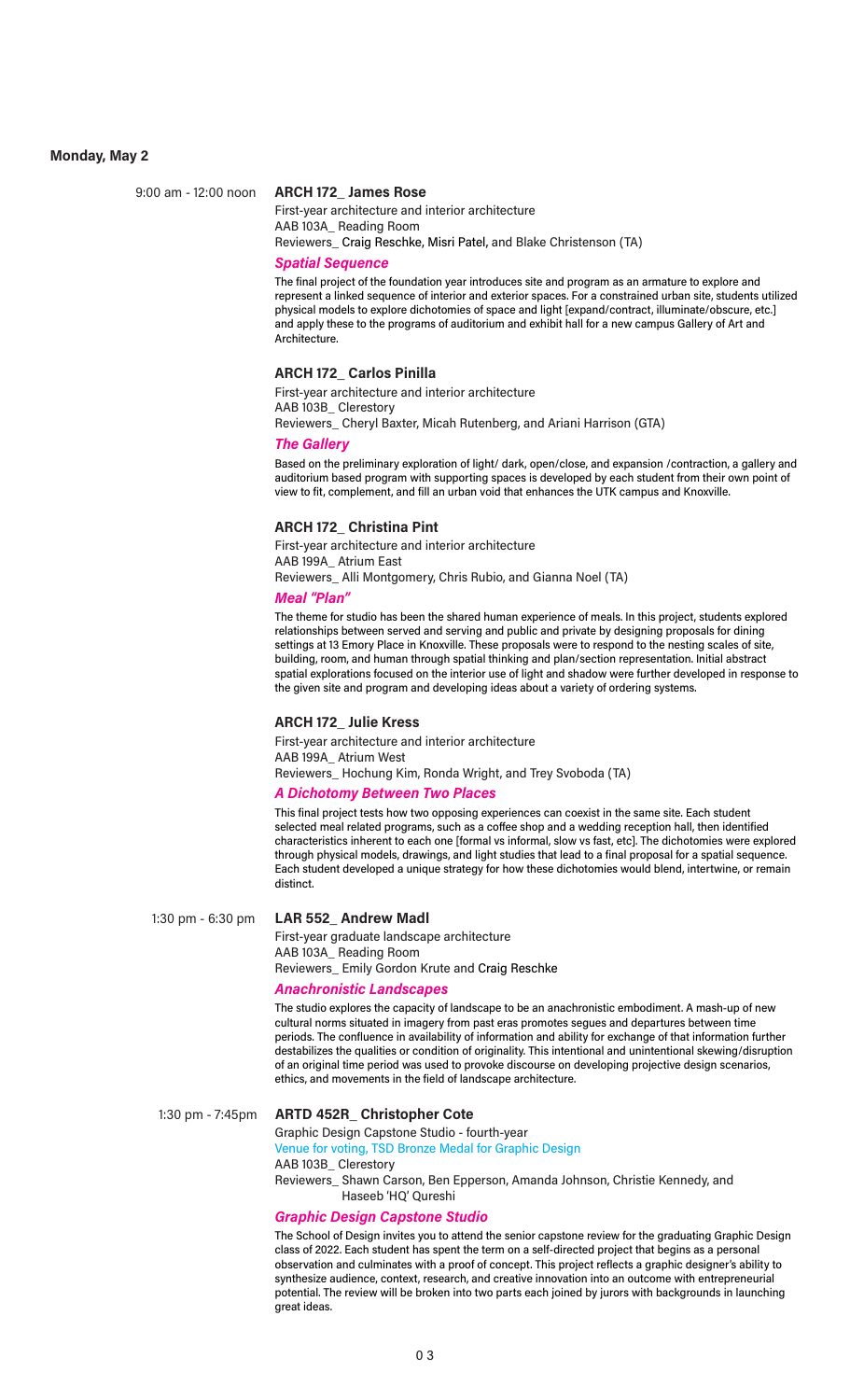## **Tuesday, May 3**

| $9:00$ am - 5:00 pm                          | <b>ARCH 498R_ Jennifer Akerman</b><br>Architecture Self-directed Diploma Studio - fifth-year                                                                                                                                                                                                                                                                                                                                                                                                                                                                                                                                                                                                                                                                                                                                                                                                                                                                                                            |
|----------------------------------------------|---------------------------------------------------------------------------------------------------------------------------------------------------------------------------------------------------------------------------------------------------------------------------------------------------------------------------------------------------------------------------------------------------------------------------------------------------------------------------------------------------------------------------------------------------------------------------------------------------------------------------------------------------------------------------------------------------------------------------------------------------------------------------------------------------------------------------------------------------------------------------------------------------------------------------------------------------------------------------------------------------------|
|                                              | Venue for nomination to Distinguished Design Review<br>AAB 103A_ Reading Room<br>Reviewers_Ashley Bigham, Anali Gharakhani (pm), Jeremy Magner, and Tricia Stuth                                                                                                                                                                                                                                                                                                                                                                                                                                                                                                                                                                                                                                                                                                                                                                                                                                        |
|                                              | <b>Self-Directed Design Studio</b>                                                                                                                                                                                                                                                                                                                                                                                                                                                                                                                                                                                                                                                                                                                                                                                                                                                                                                                                                                      |
|                                              | Students have conducted an in-depth independent design and research project exploring thematic issues<br>deeply relevant to architecture. This semester's themes include architecture's capacity to act and respond<br>to: identity (gender, race, sexuality, nationality), representation (drawing, modeling, virtuality, full-scale<br>assembly, film, computational algorithm), culture (museums, libraries, institutions, tourism, domesticity,<br>complexity), socio-economics (politics, surveillance states, labor, power, itinerancy), psychology (liminality,<br>the uncanny, therapeutic responses to trauma), resilient urbanism (the post-human, futurism, living<br>architecture), and post-occupancy practices. Research outcomes in the form of design methodologies,<br>speculative designs of the built environment, and architectural artifacts will be exhibited. Across the studio,<br>you will find extraordinary work grappling with architecture's agency in the emerging world. |
| 9:00 am - 12:00 pm                           | ARCH 496 499_ Marshall Prado                                                                                                                                                                                                                                                                                                                                                                                                                                                                                                                                                                                                                                                                                                                                                                                                                                                                                                                                                                            |
|                                              | Architecture Diploma Studio - fourth and fifth-year                                                                                                                                                                                                                                                                                                                                                                                                                                                                                                                                                                                                                                                                                                                                                                                                                                                                                                                                                     |
|                                              | Venue for nomination to Distinguished Design Review                                                                                                                                                                                                                                                                                                                                                                                                                                                                                                                                                                                                                                                                                                                                                                                                                                                                                                                                                     |
|                                              | Art + Architecture Building_various location<br>Reviewers_ Anali Gharakhani, James Rose, and Ronda Wright                                                                                                                                                                                                                                                                                                                                                                                                                                                                                                                                                                                                                                                                                                                                                                                                                                                                                               |
|                                              | <b>Proto-Architecture: Additive Systems</b>                                                                                                                                                                                                                                                                                                                                                                                                                                                                                                                                                                                                                                                                                                                                                                                                                                                                                                                                                             |
|                                              | This research studio explores the potential of additive construction, manufacturing, and assembly                                                                                                                                                                                                                                                                                                                                                                                                                                                                                                                                                                                                                                                                                                                                                                                                                                                                                                       |
|                                              | systems. Students have developed computational design strategies that integrate principles for<br>lightweight structural systems, resource-efficient material performance, and automated/digital fabrication<br>logics. Full-scale installations are designed and manufactured to demonstrate how these strategies can<br>be used for architectural applications.                                                                                                                                                                                                                                                                                                                                                                                                                                                                                                                                                                                                                                       |
| 9:00 am - 3:00 pm                            | ARCH 496 499_ Mark Stanley                                                                                                                                                                                                                                                                                                                                                                                                                                                                                                                                                                                                                                                                                                                                                                                                                                                                                                                                                                              |
|                                              | Architecture Diploma Studio - fourth and fifth-year                                                                                                                                                                                                                                                                                                                                                                                                                                                                                                                                                                                                                                                                                                                                                                                                                                                                                                                                                     |
|                                              | Venue for nomination to Distinguished Design Review                                                                                                                                                                                                                                                                                                                                                                                                                                                                                                                                                                                                                                                                                                                                                                                                                                                                                                                                                     |
|                                              | AAB 103B_ Clerestory<br>Reviewers_Zain Abuseir, Cayce Anthony, and Avigail Sachs                                                                                                                                                                                                                                                                                                                                                                                                                                                                                                                                                                                                                                                                                                                                                                                                                                                                                                                        |
|                                              | <b>After Billionaires</b>                                                                                                                                                                                                                                                                                                                                                                                                                                                                                                                                                                                                                                                                                                                                                                                                                                                                                                                                                                               |
|                                              | After Billionaires investigates the future of Los Angeles and the flows and organizations of capital in the<br>wake of the (fictional) deaths of Elon Musk and Jeff Bezos in 2022. The studio works to redeploy capital,<br>labor, and value in radical fashions to imagine possible new forms of economy, infrastructure, governance,<br>and urbanism.                                                                                                                                                                                                                                                                                                                                                                                                                                                                                                                                                                                                                                                 |
|                                              | ARCH 496 499 599 (+ IARC 476)_ Katherine Ambroziak with David Matthews                                                                                                                                                                                                                                                                                                                                                                                                                                                                                                                                                                                                                                                                                                                                                                                                                                                                                                                                  |
|                                              | Architecture Diploma Studio - fourth and fifth-year undergraduate and third-year graduate<br>with fourth-year interior architecture                                                                                                                                                                                                                                                                                                                                                                                                                                                                                                                                                                                                                                                                                                                                                                                                                                                                     |
|                                              | Venue for nomination to Distinguished Design Review and Church Graduate Review<br>AAB 199A_Atrium                                                                                                                                                                                                                                                                                                                                                                                                                                                                                                                                                                                                                                                                                                                                                                                                                                                                                                       |
|                                              | Reviewers_ Craig Reschke, Maged Guerguis, and Micah Rutenberg                                                                                                                                                                                                                                                                                                                                                                                                                                                                                                                                                                                                                                                                                                                                                                                                                                                                                                                                           |
|                                              | <b>Looking Elsewhere to Come Home</b><br>Looking Elsewhere to Come Home explores perceptual aesthetic experiences and the idea that design's                                                                                                                                                                                                                                                                                                                                                                                                                                                                                                                                                                                                                                                                                                                                                                                                                                                            |
|                                              | response to impact issues requires the consideration of relevant social dimensions in order to sustain<br>success. It prompts students and faculty to examine the ways various cultures have responded to crises<br>(environmental, geographical, societal, political, health-related) through both design and behaviors.                                                                                                                                                                                                                                                                                                                                                                                                                                                                                                                                                                                                                                                                               |
|                                              | The joint studio of architecture and interior architecture students critically examined historical and<br>contemporary relationships between design and behaviors in Spain, Finland, and Japan. These studies<br>informed potentials for design to address contemporary impact issues in Appalachia in ways that are<br>simultaneously innovative and culturally sensitive.                                                                                                                                                                                                                                                                                                                                                                                                                                                                                                                                                                                                                             |
| 10:00 am - 12:00 pm<br>and 1:00 pm - 3:00 pm | ARCH 496 499 599_ Richard-Allen Foster<br>Architecture Diploma Studio - fourth and fifth-year undergraduate and third-year graduate<br>Venue for nomination to Distinguished Design Review and Church Graduate Review<br>Online_https://spatial.io/s/U-of-TN-CoAD A-496-499-599 Home-62465fe14f7a930001a75a4b?<br>share=7186929507350426759                                                                                                                                                                                                                                                                                                                                                                                                                                                                                                                                                                                                                                                             |
|                                              | Reviewers_ TK Davis, Curry Hackett, and Chris Rubio                                                                                                                                                                                                                                                                                                                                                                                                                                                                                                                                                                                                                                                                                                                                                                                                                                                                                                                                                     |
|                                              | <b>The [New] Normal</b>                                                                                                                                                                                                                                                                                                                                                                                                                                                                                                                                                                                                                                                                                                                                                                                                                                                                                                                                                                                 |
|                                              | The post-pandemic world is one of tremendous transformative potential. Throughout the semester<br>students explored ideas related to The [New] Normal through the conception and design of communities<br>for remote-first / digital-nomads focused on life-style interests or shared values; communities that foster                                                                                                                                                                                                                                                                                                                                                                                                                                                                                                                                                                                                                                                                                   |

new medium for its architectural story-telling potential.

connection. The final review will take place entirely virtually in the metaverse as the students explore this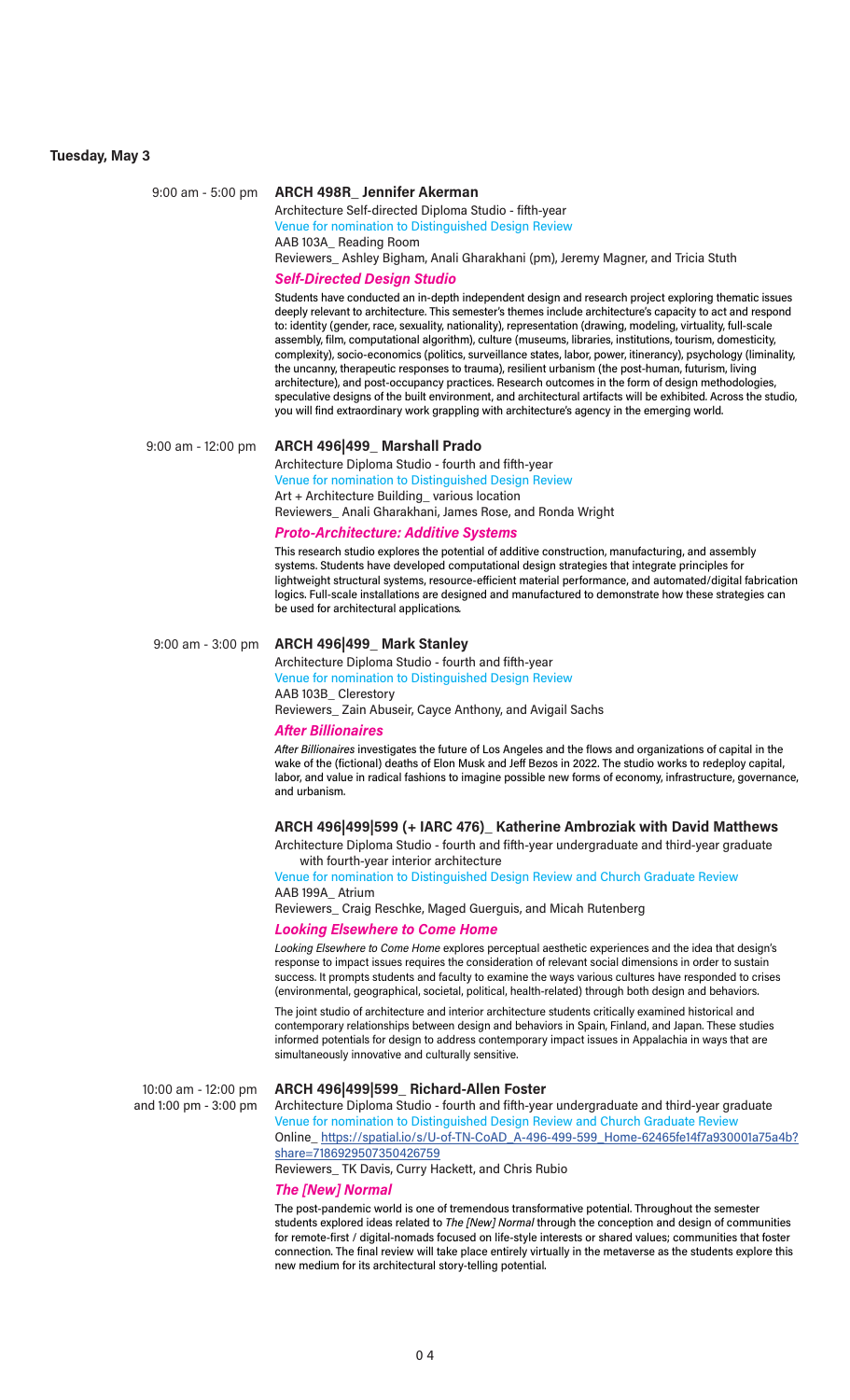#### **Wednesday, May 4**

#### 8:30 am - 12:30 pm **IARC 276\_ Felicia Dean**

Second-year interior architecture Ewing Gallery\_ A (east) Reviewers\_ Rebekah Radtke, Deborah Schneiderman, and Rana Abudayyeh

#### *Woven Dialect*

The *Woven Dialect* studio investigates the object/artifact and space/terrain. Students apply client programmatic requirements, historical, cultural, and contemporary analysis of textile weaving techniques, and hand and digital research methods to the design process. The studios' iterative approach challenges students' exploration and experimentation into the material identity of the woven object and spatial systems. Students connect and implement design strategies from their research process into designing a textile weaver's work + live space. The resulting projects intertwine woven artistry into the spatial and environmental terrain of East Tennessee.

#### **IARC 376\_ Ashley Coon**

Third-year interior architecture Ewing Gallery\_ B (middle) Reviewers\_ Bryan Orthel, Greg Terry, and David Matthews

#### *Repositioning Disposability*

This studio explores the convergence of three concepts: monumental architecture, the age of the Anthropocene, and site restoration/re-purposing via an abandoned coal mine in Appalachia.

Why do we build what we build? What impact do we have when we build? What opportunities arise from coping with our impact?

Design is dynamic and subject to entropy. Despite our best efforts, architecture is ephemeral, existing not as a fixed or static object but in time and in doing so, is appropriated, cannibalized, and "re-mixed". In this design scenario, students must deal with an ecologically disturbed site (an abandoned and thus unremediated Appalachian coal mine) and intervene by creating a monument. The program must address the current age we live in: a geological epoch in which the fingerprint of human civilization is etched in the earth.

#### 9:00 am - 12:30 pm **ARCH 172\_ Micah Rutenberg**

First-year architecture and interior architecture AAB 103A\_ Reading Room Reviewers\_ Patrick Lynch and Miriam Siahatgar (TA)

#### **ARCH 172\_ Misri Patel**

First-year architecture and interior architecture AAB 103B\_ Clerestory Reviewers\_ Anali Gharakhani, James Rose, and Lexi Oran (GTA)

#### *Compositional Lightscapes*

The studio revolves around the idea of form as a response to light and shadow. Often an afterthought, light and shadow can instead be understood as the primary driver of form, with decisions being made based on light and shadow as a registration [implied, indexical understanding] of material presence (or absence), geometry, and space in relation a source of light, station point (viewer), and the experience produced. Using multiple iterative studies, students designed a sculptural writer's retreat located at Mead's Quarry, Knoxville.

#### **ARCH 172\_ Chris Rubio**

First-year architecture and interior architecture AAB 199A\_ Atrium East Reviewers Zain Abuseir, Carlos Pinilla, and Brendan Wallace (TA)

#### *Overlapping Space, Joinery, and Time*

*Overlapping Space, Joinery, and Time* seeks to reinterpret the atmospheres, moods, and temperatures of cult classic films *2001: A Space Odyssey* and *Blade Runner 2049* into a spatial/formal collage. Students are tasked with designing within a specific spot in a double-decker style strip of architecture, considering their inspiration and concepts and how their design interweaves, connects, and touches those around them.

#### **ARCH 172\_ Hochung Kim**

First-year architecture and interior architecture AAB 199A\_ Atrium West Reviewers\_ Ashley Bigham, Julie Kress, and Megan Lange (GTA)

#### *Overlapping Space, Joinery, and Time*

*Overlapping Space, Joinery, and Time* seeks to reinterpret the atmospheres, moods, and temperatures of cult classic films *2001: A Space Odyssey* and *Blade Runner 2049* into a spatial/formal collage. Students are tasked with designing within a specific spot in a double-decker style strip of architecture, considering their inspiration and concepts and how their design interweaves, connects, and touches those around them. To create a cohesive architectural language, Boolean operations were used to subtract, unionize, push, pull, and scale to carve out a 25x25x50 rectangular prism.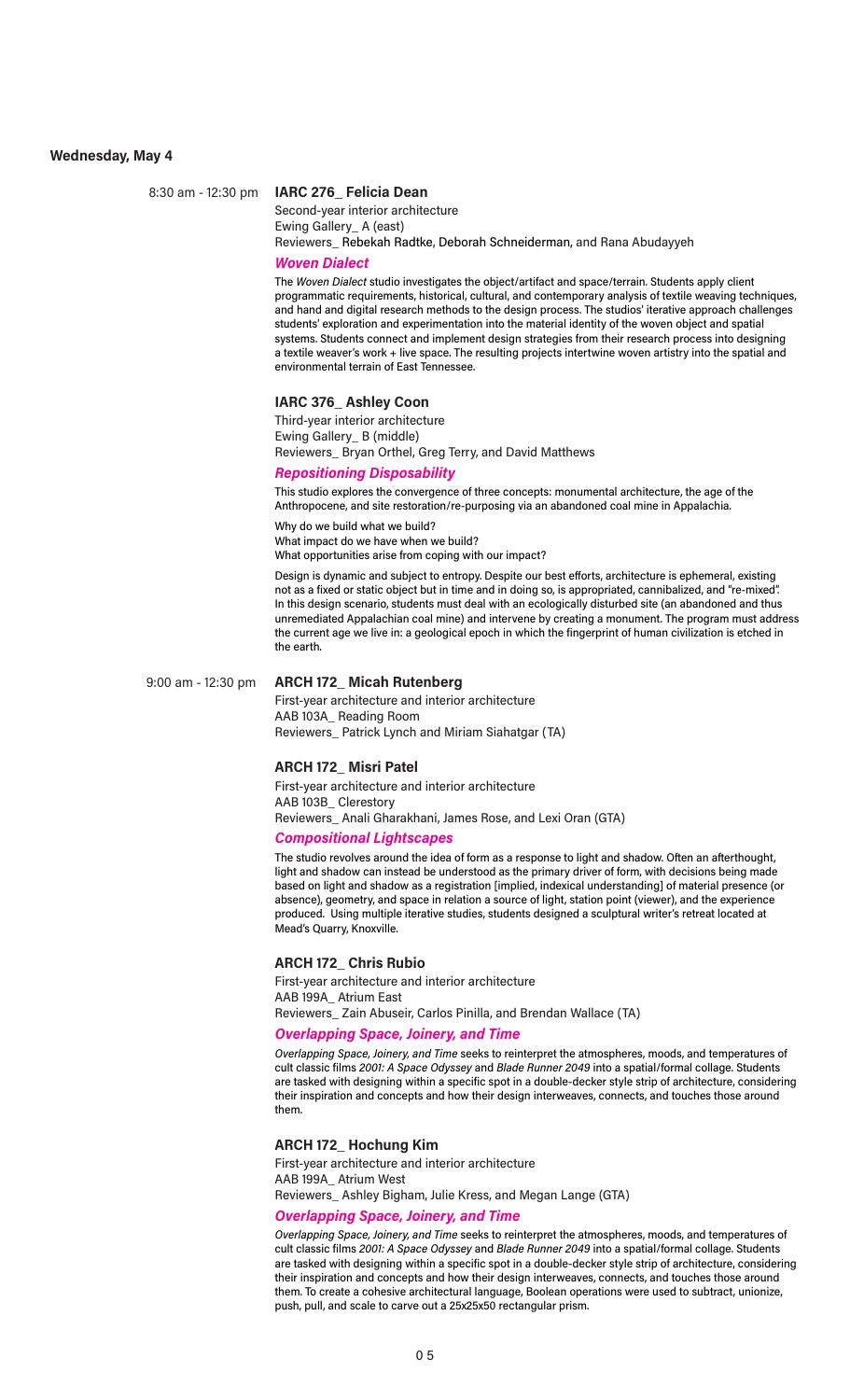#### 1:30 am - 5:30 pm **IARC 376\_ Kristia Bravo**

Third-year interior architecture Online\_ https://tennessee.zoom.us/j/93962504688 Reviewers\_ Bryan Orthel, Greg Terry, and Felicia Dean

#### *Palm Desert Bathhouse*

This studio explored the city of Palm Springs, California, situated at the base of southern California's Santa Rosa mountains at the westernmost extension of the Sonoran Desert. We investigated the local materials of Southern California and conducted a material research study that informed the design of an 'interior artifact.' This studio privileged experimentation with formal methods of addition, subtraction, carving, and manipulation that translated into an interior strategy for a building. Our ultimate objective is to design a bathhouse and lounge that responds to the material and artifact studies meaningfully, focusing on the experiential qualities of the design and development of interior assemblages with a strong conception of construction detailing.

#### **IARC 376\_ Hochung Kim**

Third-year interior architecture Ewing Gallery\_ C (west) Reviewers\_ Deborah Schneiderman, Rebekah Radtke, and Tim Dolan

#### *Spatial Inequity in Tectonic Form*

This studio was divided into two major phases: Research (pre-midterm) & Design Development with the Site (post-midterm). The Research component was divided into three sequels as one manual. The first was to research the inequality of space. We observed and determined how different social, economic, and political statuses have divided how we use space. The second was to research the materials. We examined a series of organic/nonorganic objects in detailed microscopic views to analyze the pattern, colors, shadows, depth, geometry, etc. The third component was choosing one architectural element that defines the space, such as stairs, ramps, doors, windows, walls, ceilings, floors. We looked at the previous two research phases to determine and map these elements. After the midterm, we designed their project in the Flatiron district. The studio depended on the representation of the architectural drawings. The focus was to represent the tectonic aspect of design elements through architectural graphics. We focused on walls, floors, kitchens, bathrooms, furniture, corridors, ceilings, stairs, and elevators. We also investigated how modern HVAC systems, lightings, securities, and fire protection devices could be flawlessly integrated into a single design element. Instead of separating the engineering necessities, successful designs reacted or acted harmoniously with these components.

#### 1:30 am - 6:30 pm **LAR 554|556 and ARCH 475\_ Galen Pardee**

Second and third-year landscape architecture and fifth-year undergraduate architecture participating in the BARCH/MLA accelerated program

Venue for voting, TSD Bronze Medal for Landscape Architecture (graduating MLA students) Ewing Gallery\_ A (east)

Reviewers\_ Ashley Bigham, Billy Fleming, Andreea Hoxha, Emily Gordon Krute, and Trevor Lee

#### *Post-Concreteness*

*Post-Concreteness* asks existential questions about the assumed rigidity of design disciplines and climate resilience infrastructure.

- What material alternatives exist that could take the place of concrete?
- How does a designer's understanding of embodied material costs influence the construction of climate defenses and resilient landscapes?
- How can designers and planners square the material necessity of climate action against the politics of climate change and distrust in "elites"?
- And most importantly, how do the challenges of climate action force us to consider design projects as not a singular object, but as sites of continuous processes of repair, investment, and improvement by many authors over extraordinary time-scales?

#### **ARCH 374\_ TK Davis**

Third-year architecture AAB 103B\_ Clerestory Reviewers\_ Lou Gauci, Karl Heckman, Lauren McCarty, George Dodds, and Ted Shelton

#### *A New East Bank Urban Neighborhood in Downtown Nashville*

This studio adopted the conceptual outcomes of the Nashville Metro Planning Department's East Bank Planning Study for the riverfront area surrounding Nissan Stadium. Each student programmed and developed one urban block surrounding the proposed stadium.

#### **ARCH 471\_ James Rose**

Architecture Integrations Studio - fourth-year

AAB 103A\_ Reading Room

Reviewers\_ Zain Abuseir, Keith Boswell, Patrick Lynch, Marleen Davis, and Maged Guerguis *Delirious ATL*

This integration studio focuses on the interactions of program, site, culture, and material suggested by the 2022 ACSA *Timber in the City* competition brief. For a complex site adjacent to the midtown Art Center MARTA stop in Atlanta, students explored the opportunities of mass timber construction applied to a mixed program of community center, market hall, and housing. Readings from Koolhaas, Cooke, and others supported studio discussions of overlapping contexts, logics, and agendas.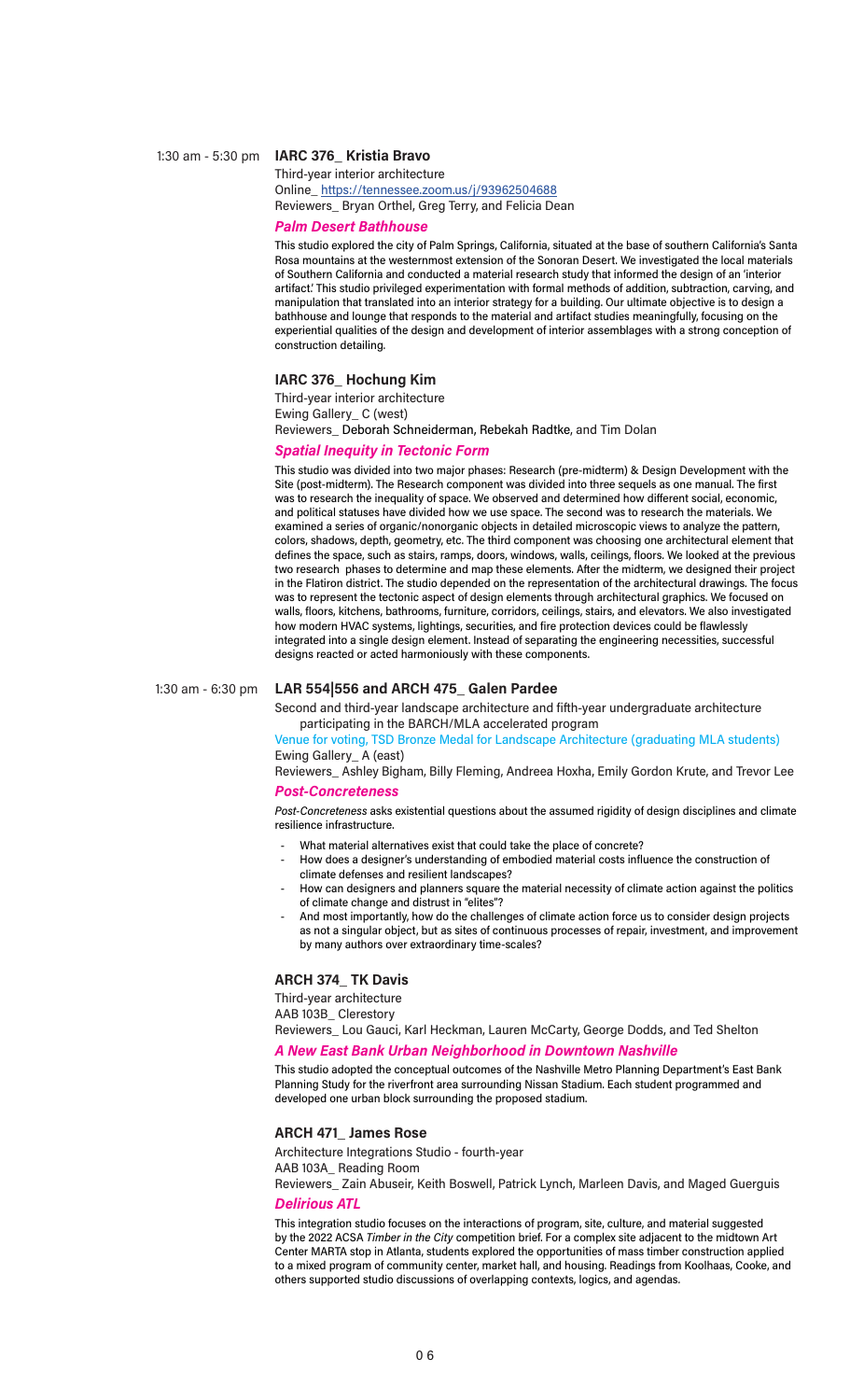#### **ARCH 471\_ Scott Wall and Lisa Mullikin**

Architecture Integrations Studio - fourth-year AAB 199A\_ Atrium

Reviewers\_ Anali Gharakhani, Brian Ambroziak, Lindsay Clark, and Kevin Stevens

*Delirious ATL*

This integration studio focuses on the interactions of program, site, culture, and material suggested by the 2022 ACSA *Timber in the City* competition brief. For a complex site adjacent to the midtown Art Center MARTA stop in Atlanta, students explored the opportunities of mass timber construction applied to a mixed program of community center, market hall, and housing. Readings from Koolhaas, Cooke, and others supported studio discussions of overlapping contexts, logics, and agendas.

#### **Thursday, May 5**

#### 8:30 am - 12:30 pm **IARC 276\_ Patrick Keogh**

Second-year interior architecture AAB 199A\_ Atrium

Reviewers\_ Bryan Orthel, Rebekah Radtke, Deborah Schneiderman, and Rana Abudayyeh

#### *CRUMB aka FUNKY SHAPES: Labo aka Yakai WorX aka "We've Got a Perfectly Great Place Right HERE!"*

*CRUMB* is an interior (focused) architecture studio that anticipates the future of all growing cities. Jumping from the teachings of Atelier Bow Wow's 'Pet Architecture' in Tokyo, our studio asks the same of Knoxville. In the case of Tokyo, infill sites are typically turned over to the market; being reused as storage warehouses and small, affordable storefronts. What language does Knoxville seek to teach it's small sites? What programs can pop up and inhabit these seemingly useless slices of land, tall alleys, crooks of billboards, etc.? Our creations will be a product of many influences, including, but not limited to: existing site conditions, building tectonics, hyper-local cultural dynamics, the movement of the body during a given program, animation and SKETCHING. Our aim was to make imaginative, challenging and interesting structures that we're 99.99% sure could be constructed, with an attention to craft and detail.

#### **ARCH 272\_ Cayce Anthony**

Second-year architecture Ewing Gallery\_ C (west) Reviewers\_ Patrick Lynch, Julie Kress, and Marshall Prado

#### **ARCH 374\_ Maged Guerguis**

Third-year architecture AAB 103B\_ Clerestory Reviewers\_ Sybil Baloyi, Vanessa Smith Torres, Katherine Ambroziak, and TK Davis

#### *Super Resilient | Finding Solid Grounds for Hlauleka School in Mozambique*

The Super Resilient design research studio was developed in response to the demands for affordable school buildings in regions susceptible to natural disasters. The project provides resilient, innovative, and environmentally sustainable solutions for flood mitigation strategies and a new master plan for Hlauleka school in Chokwe, Mozambique.

#### **ARCH 471\_ Ann Marie Duvall-Decker**

Architecture Integrations Studio - fourth-year Ewing Gallery\_ B (middle) Reviewers\_ Patricia Fraile Garrido, Jennifer Akerman, Lindsay Clark, and George Dodds

#### *Redistributing Authority in Form - A Library for the Public Good*

The promise of public libraries has been to serve and inform all. But "all" have not always been welcome. "Public" libraries, like many institutions in our culture, are demonstrations of power with limitations that condition access. The limitations come in many forms that can deny access and equity. The limitations are designed and maintained by those in power. The limitations and the expressions of power are often founded and found within the architecture.

Yet, now that all of us have a library (smart phone) in our hands with access to endless information, news, media, and entertainment, the primary function of the library as an information repository has been made obsolete. The larger promise of the library as the most democratic meeting and service space is now an unfulfilled promise. With the loss of common purpose, we lose yet another public space and opportunity that brings citizens together.

The question for this studio is can the revision of the library as a public institution re-frame a radical openness that revives public space with common purpose. What if we expand the idea of meeting, flexible workspace, lending, service, education and training, play space, and public restrooms. What if we are serious about the idea of access and equity. What does this architecture feel like? How does this architecture sit in the city? What is the material presence of this new public work?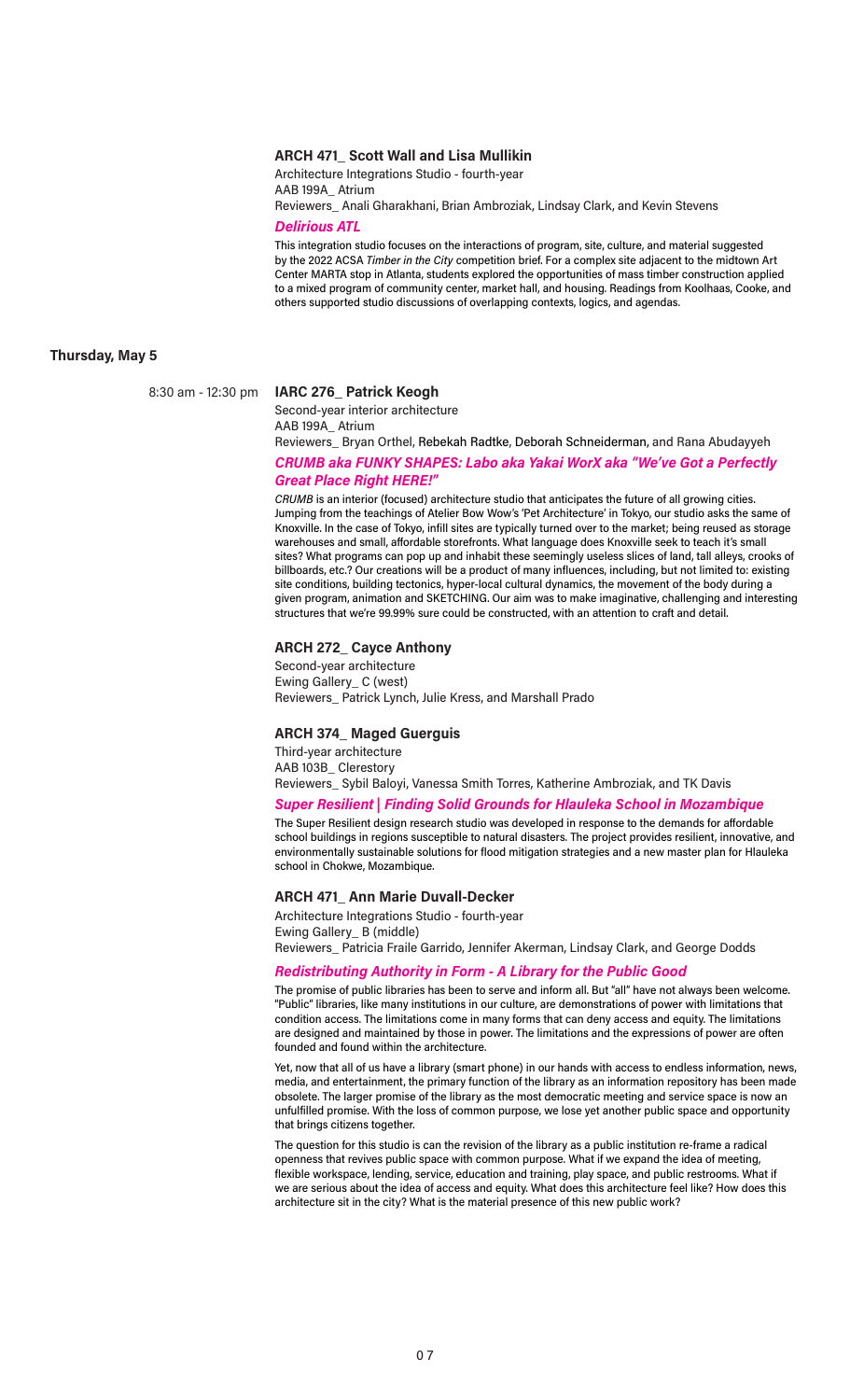#### 8:30 am - 12:30 pm and **ARCH 572\_ Ted Shelton and Tricia Stuth**

 1:30 pm - 6:30 pm Second-year graduate architecture AAB 103A\_ Reading Room

Reviewers (am)\_ Cameron Bolin, Karl Heckman, and Hansjörg Göritz

Reviewers (pm)\_ Cameron Bolin, Karl Heckman, Katherine Ambroziak, and Mark Stanley

#### *Housing America II*

Housing sits at the crux of numerous economic, social, and environmental concerns in the United States. Where and how people live has profound implications for both cities and individuals. On the urban scale, it affects, for example, the efficiency of municipal services, to what extent the city sprawls, and what forms of transportation are viable. For individuals, it affects economic security, access to employment, quality of education, and even health outcomes.

The ongoing pandemic has seen unprecedented shifts of labor, with a significant rise in remote working and many questioning their place in the economy. Though we will eventually come to grips with COVID, it seems likely that these trends will continue long after, with the spaces of working disaggregating and information and service workers becoming more mobile than ever before. A clear implication is that center cities, if they are to survive, will have to offer less office space and more spaces that support quality of life and foster community.

Meanwhile, clear global environmental problems demand our care and attention. While urban densities offer the promise of efficiency, the huge, combined matter/energy flows necessary for our cities' functioning require our ever-careful management. Increasingly, the matter/energy flows that constitute the fabric of our cities are also of import as architecture's realm of concern expands beyond the confines of site and the present moment. Surely, the sleek, defiant, steel and glass tower does not represent the city of the future. Yet, the new urban paradigm is still forming.

The ACSA Timber in the City Competition is the vehicle for this exploration. The competition uses an undeveloped site in Atlanta situated between a MARTA train and bus station and the cultural node of the Woodruff Arts Center and High Museum of Art.

#### 9:30 am - 12:30 pm **MLP\_ Brad Collett and Andrew Madl**

3rd-year landscape architecture Venue for voting, TSD Bronze Medal for Landscape Architecture Ewing Gallery\_ A (east) Reviewers\_ Ashley Bigham, Billy Fleming, and Andreea Hoxha

*Master of Landscape Architecture Project*

#### 1:30 pm - 5:30 pm **IARC 276\_ Marie Saldaña**

Second-year interior architecture AAB 199A\_ Atrium (east) Reviewers\_ Bryan Orthel, Rebekah Radtke, and Misri Patel

## *Investigative Living*

The studio explores creative practices that are built around ideas of investigative and communal living, and asks how intentional communities can address contemporary social issues while providing spaces where individuals can thrive. The design project transforms a former warehouse into a multi-generation, multi-family live-work space for dwelling and artmaking.

#### **IARC 276\_ Tim Dolan**

Second-year interior architecture AAB 199A\_ Atrium (west) Reviewers\_ Phil Horton, Tinal Patel, and Hochung Kim

#### *Telling Stories*

Every great design begins with an even better story. What's your story?

Through analysis, investigation, and experimentation, this studio will look for, and develop, the narratives that define not only the objects/artifacts we create, but the possibilities these narratives suggest. How does design communicate? How is a language created? What are the words?

### 1:30 pm - 6:30 pm **LAR 554|556 and ARCH 475\_ Scottie McDaniel**

Second and third-year landscape architecture and fifth-year undergraduate architecture participating in the BARCH/MLA accelerated program

Venue for voting, TSD Bronze Medal for Landscape Architecture (graduating MLA students) Ewing Gallery\_ A (east)

Reviewers\_ Ashley Bigham, Billy Fleming, and Andreea Hoxha

#### *RURAL IS...*

Rural environments do not follow the rules. Students in this studio have chased after the formal and spatial patterns in rural conditions that catalyze unfamiliar logics, tactics and strategies. Rural is the protagonist here, with a goal of finding new ways of thinking and methods of working on the rural (atlarge). The studio has engaged rural as a messy/slippery territory through survey, writing, abstraction and hypotheticals to investigate the possibilities latent in rural landscapes.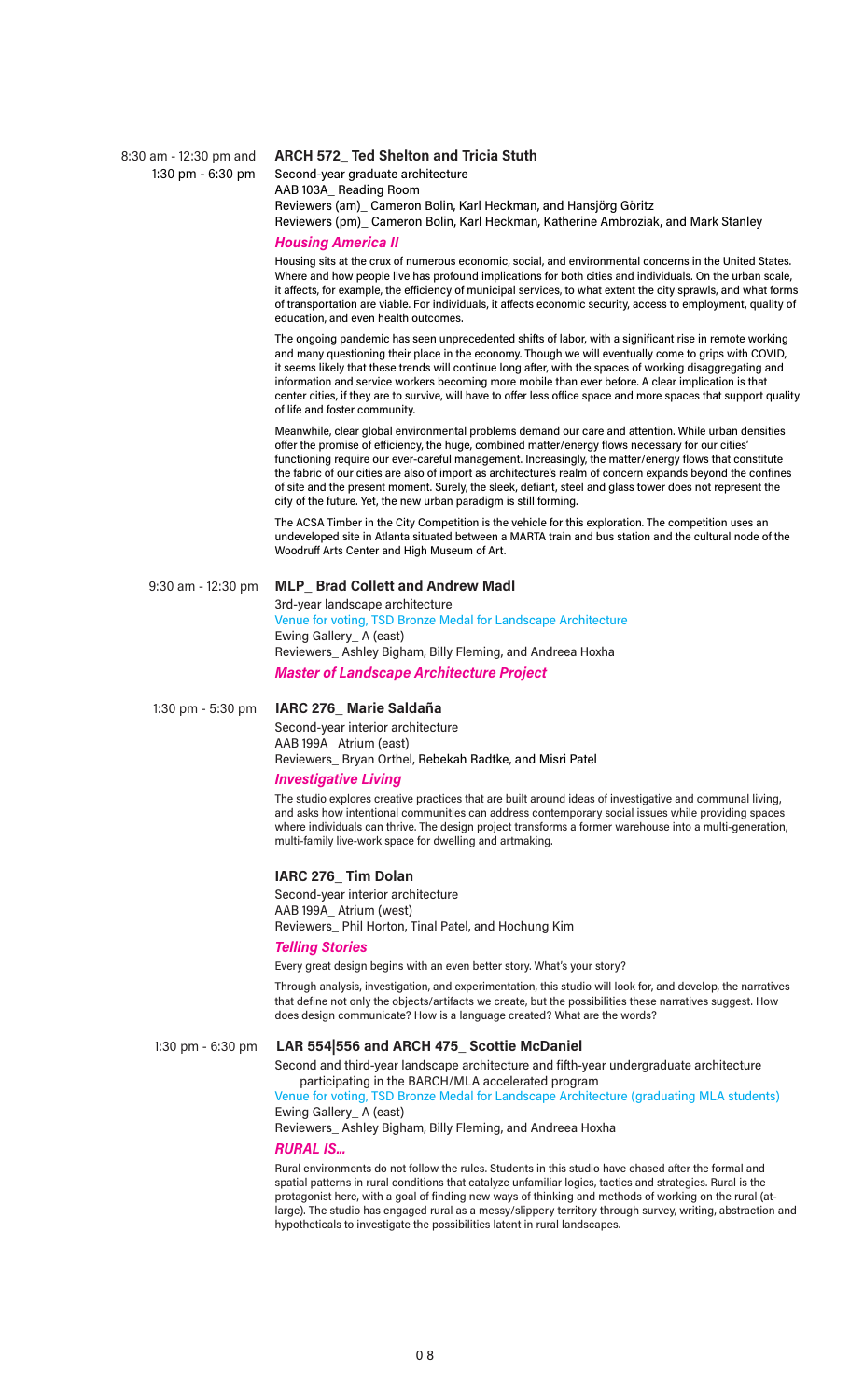#### **ARCH 272\_ Brian Ambroziak**

Second-year architecture Ewing Gallery\_ B (middle) Reviewers\_ Patty Heyda, Patrick Lynch, and Micah Rutenberg

#### *METEOROLOGICAL STATION // 35° 56' 51.2628'' N 83° 56' 40.6428'' W*

*METEOROLOGICAL STATION* is an instrument of PLACE that serves as an intimate sanctuary devoted to the absorption and digestion of culture necessary to the practice of architecture and design; a tranquil meditative environment committed to the basic (and sometimes privileged) acts of designing, studying, and conversing. *METEOROLOGICAL STATION* counters fleeting histories, and processes that exist only as ones and zeros and whose lack of accessibility for future generations will far exceed that of the physical artifact. *METEOROLOGICAL STATION* consists of programs for the acts of dreaming and creating - these programs position themselves so as to provoke a hyper-sensitivity to the subtle transformation occurring within time and space.

#### **ARCH 272\_ Lindsay Clark**

Second-year architecture Ewing Gallery\_ C (west) Reviewers: Vanessa Smith Torres, Jennifer Akerman, and Cayce Anthony

#### *Hinterlands: Grounding Feral Domesticity within an Intra-Catastrophic Society*

*Hinterlands* responds to the effects of late-postmodernism and the pandemic, such as Zoom Towns and digital nomadism. Using storytelling as a design tool and looking to monastic communities for inspiration, the studio is imagining new domestic and urban conditions that allow for "everything all of the time" while also tethering the psyche to the physical realm.

#### **ARCH 374\_ George Dodds**

Third-year architecture AAB 103B\_ Clerestory Reviewers\_ Jennifer Bradley, Margaret Butler, Patricia Fraile Garrido, and Hansjörg Göritz

#### *Re-gendering Mies: A Lilly Reich Center for Gender Equity in Architecture*

The studio project, "Re-gendering Mies: A Lilly Reich Center for Gender Equality in Architecture," was prompted, by the Fondacio' Mies van der Rohe's new annual prize, begun two years ago, highlighting progress in "Gender Equality in Architecture," named in honor of Lilly Reich. As is well known, Reich worked in the literal and metaphorical shadow of Mies for over a decade, designing and directing many of his most important and influential projects, installations, exhibitions, and building interiors, (including the German exhibition and pavilion for the International Exposition at Barcelona in 1929), until his emigration to the United States in 1938. The site of this center is located in the locale of the 1986 German Pavilion, reconstructed by Ignasi de Solà-Morales Rubió, et al., on the grounds of the original exposition in Barcelona, which are extant.

#### **Friday, May 6**

#### 8:30 am - 12:30 pm **ARCH 272\_ Julie Kress**

Second-year architecture Ewing Gallery\_ A (east) Reviewers\_ Patrick Lynch, Ted Shelton, and Mark Stanley

#### *Systems at Play - Designs for Connectivity and Exchange*

The world of e-commerce and "at the click of a button" experiences require robust logistics systems that are deeply embedded in our physical environments. They are generally optimized for profit-generation and capitalist efficiency. *Systems at Play* proposes a wide range of inhabitable structures, armatures, and scenarios that test a choreography between two sites [Downtown Knoxville and the East Town Retail Center] that are more playful, participatory, and hopeful about these presently extractive networks.

#### **ARCH 272\_ Curry Hackett**

Second-year architecture Ewing Gallery\_ B (middle) Reviewers\_ Patty Heyda, Vanessa Smith Torres, and Kathy Wheeler

#### *Water as Protagonist*

In this final project of the Subjective Waters studio, "Water as Protagonist" aggregates work and ideas from the semester to propose a new, semi-speculative territory. This 300-person, river-bound neighborhood—collectively designed by the class—takes inspiration from Black relationships with water and the architectures of the everyday to envision a spatial imaginary on the site of a post-Urban Renewal landscape. Students worked hyper-collaboratively, employing extensive use of collage to embrace messiness and informality, to offer a multiplicity of programs and spatial conditions.

#### **ARCH 272\_ Micah Rutenberg**

Second-year architecture Ewing Gallery\_ C (west) Reviewers\_ Karl Heckman, Lindsay Clark, and Marshall Prado

#### *Flate Rate*

This studio combines the Dollar Store with a Theater of the Absurd as a means of examining value systems embedded within material culture (mass production / mass customization) while challenging distinctions between everyday life and creative practice.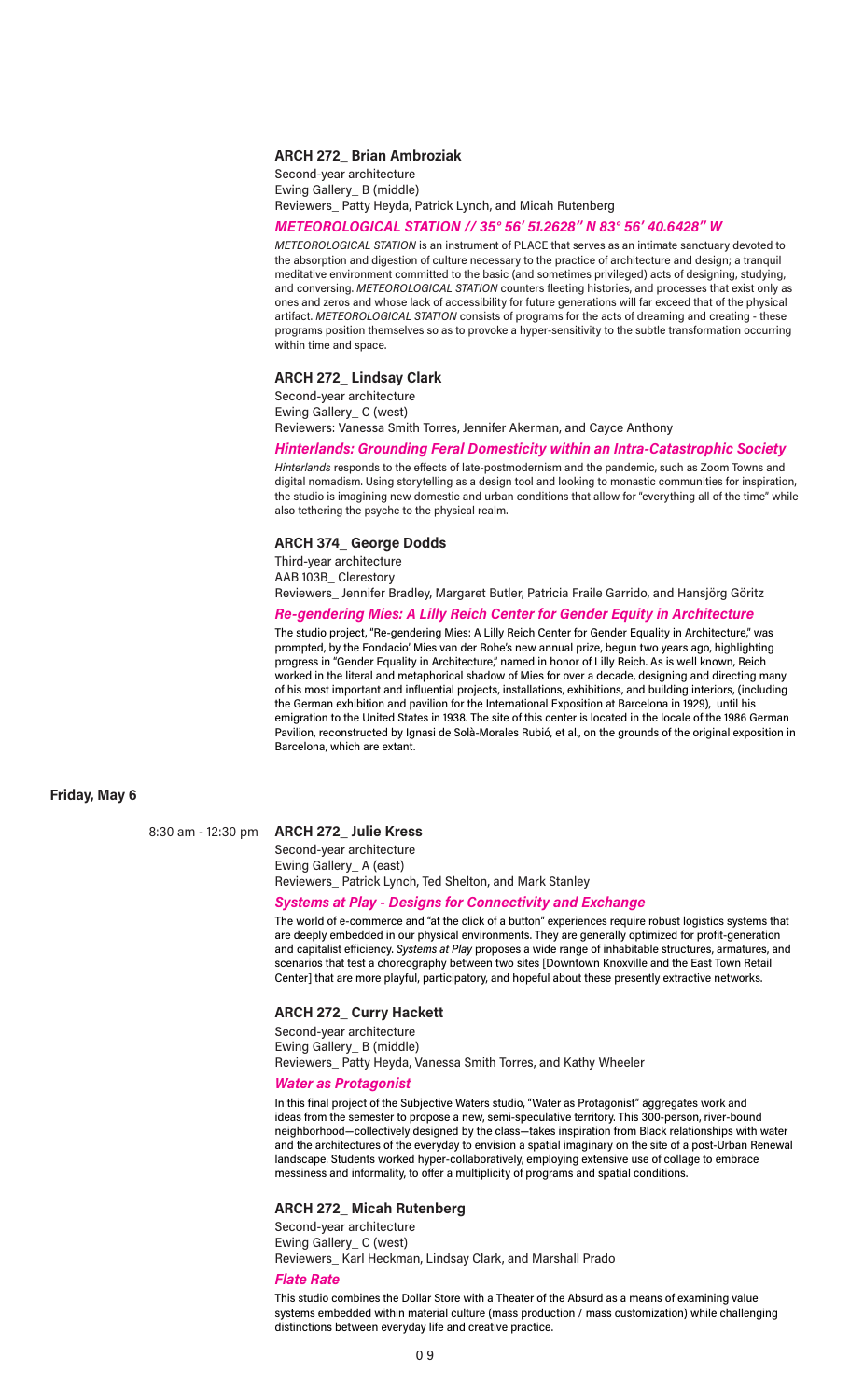#### 8:30 am - 2:30 pm **IARC 476\_ Misri Patel**

Fourth-year interior architecture Venue for voting, TSD Bronze Medal for Interior Architecture AAB 103A\_ Reading Room Reviewers\_ Phil Horton, Tim Lucas, and Ashley Coon

#### *Gaping Gabions*

The studio revolves around the theme of gabion making and rod-bending techniques (at the FabLab). Combining this knowledge with computer-based simulations, the ambition of the studio is to propose a concept for architecture; spaces and structures that are delivered in plain 2D and folded into 3D. The course aims to make imaginary bridges to connect theory and practice to combine computational design methods and traditional building techniques. In addition to this, the studio aims at providing interludes into contemporary research practices that position an architect as both, the designer and the maker.

#### **IARC 476 (+ ARCH 496|499|599)\_ David Matthews with Katherine Ambroziak**  Fourth-year interior architecture

with fourth and fifth-year undergraduate and third-year graduate architecture Venue for voting, TSD Bronze Medal for Interior Architecture

AAB 199A\_ Atrium Reviewers\_ Tina Patel, Aimee Yourborough, and Tim Dolan

#### *Looking Elsewhere to Come Home*

*Looking Elsewhere to Come Home* explores perceptual aesthetic experiences and the idea that design's response to impact issues requires the consideration of relevant social dimensions in order to sustain success. It prompts students and faculty to examine the ways various cultures have responded to crises (environmental, geographical, societal, political, health-related) through both design and behaviors.

The joint studio of architecture and interior architecture students critically examined historical and contemporary relationships between design and behaviors in Spain, Finland, and Japan. These studies informed potentials for design to address contemporary impact issues in Appalachia in ways that are simultaneously innovative and culturally sensitive.

#### 8:30 am - 3:00 pm **ARCH 542\_ Kevin Stevens**

First-year graduate architecture and fourth-year interior architecture participating in the BSIA/MARCH accelerated program

Venue for voting, TSD Bronze Medal for Interior Architecture (graduating BSIA students) AAB 103B\_ Clerestory

Reviewers (am)\_ Patricia Fraile Garrido, Jeremy Magner, and Lisa Mullikin Reviewers (pm)\_ Patricia Fraile Garrido, Patrick Lynch, Brian Ambroziak, and Lisa Mullikin

#### *Studio*

The idea of the 'civic institution' produces an image of a fixed and stable body that benevolently safeguards our shared ideals. The reality of these institutions that shape our urban fabric and opportunity are complex and in continuous flux. Considering the potentials of contemporary institutions as a prompt for change, our studio asks the question: 'In a contemporary context, how might one engage a past in which civic institutions were instrumentalized as agents of urban renewal/removal?' The Knoxville Civic Coliseum and Auditorium area to the east of downtown is the site for fourteen projects contemplating this question.

#### 12:30 pm - 5:30 pm **ARCH 374\_ TK Davis - Nashville Review**

Third-year architecture

Nashville Civic Design Center

Reviewers\_ Asia Allen, Omar Bakeer, Harriett Brooks, Shanese Brown, Anna Grider, Eric Hoke, KT Lamb, and Marc Roland

#### *A New East Bank Urban Neighborhood in Downtown Nashville*

This studio adopted the conceptual outcomes of the Nashville Metro Planning Department's East Bank Planning Study for the riverfront area surrounding Nissan Stadium. Each student programmed and developed one urban block surrounding the proposed stadium.

*The Nashville Urban Design Studio at the UTK School of Architecture benefits from the generous support of Dryden Architecture + Design, Smith Gee Studio and TMPartners.*

#### 1:30 pm - 6:30 pm **LAR 554|556 and ARCH 475\_ Jessica Henson and Trevor Lee**

Second and third-year landscape architecture and fifth-year undergraduate architecture participating in the BARCH/MLA accelerated program

Venue for voting, TSD Bronze Medal for Landscape Architecture (graduating MLA students) Ewing Gallery\_ A (east)

Reviewers\_ Claire Casstevens, Rafferty Cleary, and Joel Houser

#### *Tennessee Territories @ The Cumberland Plateau*

Tennessee Territories explores the history of large land planning and the terms "urban" and "rural," builds to our current perception, and considers how landscape architects can emphasize multi-benefit land management to support economic, climate, and environmental impacts. To study these issues, we explored the more than two-million acres that comprise the Tennessee Cumberland Plateau. This ecologically diverse region includes urban, suburban, ex-urban, and rural land as well as areas of natural, agricultural, cultural, and infrastructural significance. Students engaged in a rigorous territorial analysis of the plateau and researched the forces that shape this region.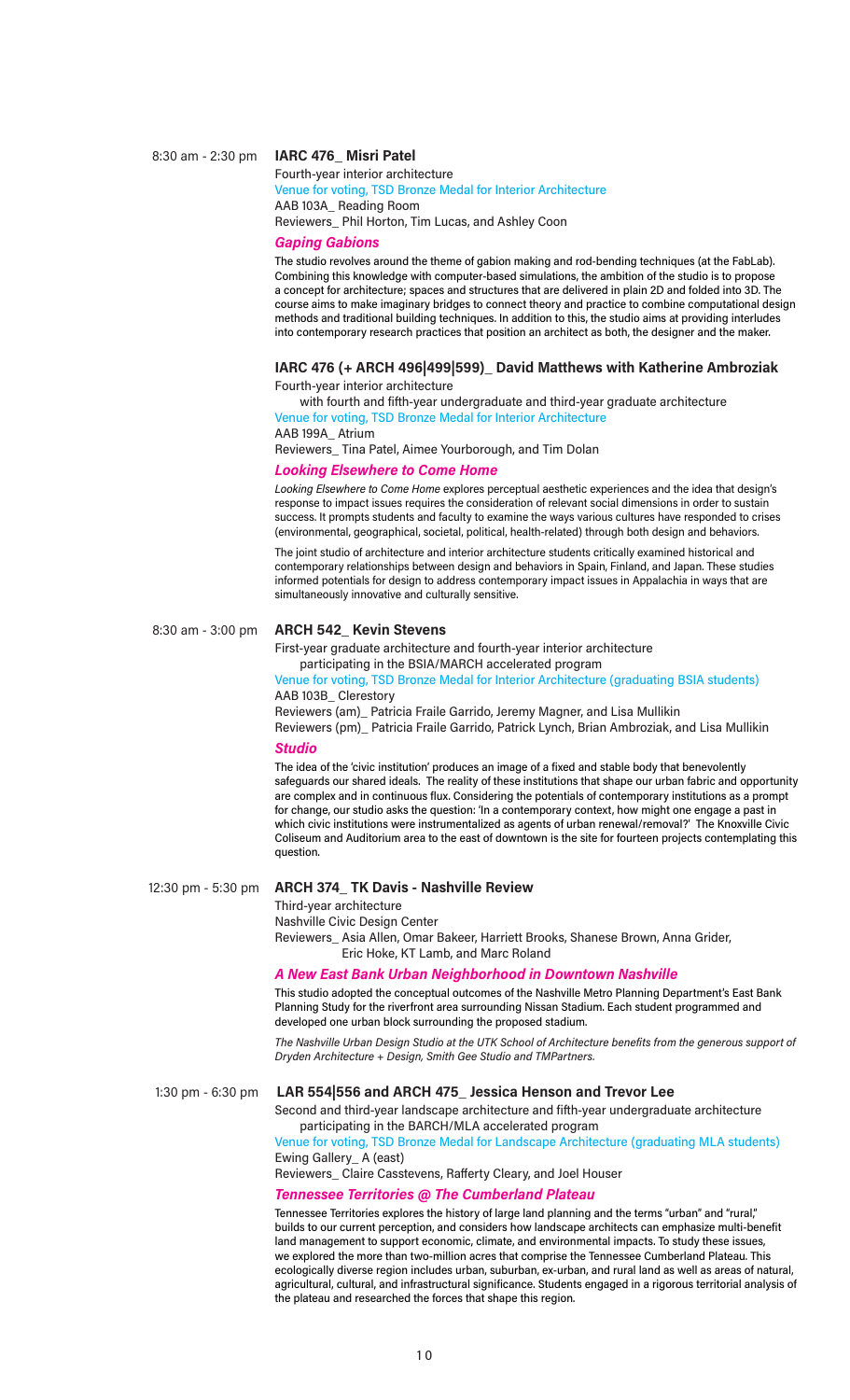| $3:30$ pm - $6:00$ pm  | Third-year architecture<br>Ewing Gallery_ B (middle)<br><b>STUDIOLI AD LOCA</b><br>semester. | <b>ARCH 374_ Hansjörg Göritz</b><br>Reviewers_ Karl Heckman, Patty Heyda, Vanessa Smith Torres, Jennifer Akerman,<br>and Marleen Davis<br>STUDIOLI AD LOCA is an exploration of prosaic complexity for developing habitational ideals with<br>poetry. Spanning the spectrum from simple architectural autonomy to dialogue with and performing at<br>conditions of diverse places at a tangible scale attempts to preparing students for Integration Design next<br>IARC 477_ Felicia Dean, David Matthews, Marie Saldaña, and Milagros Zingoni<br>Interior Architecture Independent Studio - fourth-year<br>Venue for voting, TSD Bronze Medal for Interior Architecture<br>AAB 232 and 103B_ Sculpture Tray and Clerestory |
|------------------------|----------------------------------------------------------------------------------------------|------------------------------------------------------------------------------------------------------------------------------------------------------------------------------------------------------------------------------------------------------------------------------------------------------------------------------------------------------------------------------------------------------------------------------------------------------------------------------------------------------------------------------------------------------------------------------------------------------------------------------------------------------------------------------------------------------------------------------|
|                        | <b>Independent Studio</b>                                                                    | Reviewers: Phil Horton, Tim Lucas, and Tina Patel                                                                                                                                                                                                                                                                                                                                                                                                                                                                                                                                                                                                                                                                            |
| Monday, May 9          |                                                                                              |                                                                                                                                                                                                                                                                                                                                                                                                                                                                                                                                                                                                                                                                                                                              |
| 9:00 am - 6:00 pm      | <b>Ewing Gallery</b><br>Venue for voting:                                                    | <b>Distinguished Design Award Review</b><br>Nominated students participating in Self-Directed and Diploma Studios<br><b>Distinguished Design Award</b><br><b>Faculty Letters of Excellence and Merit</b><br><b>TSD Bronze Medal for Architecture (B.ARCH)</b><br>Reviewers: Shelley Martin and Nora Wendl                                                                                                                                                                                                                                                                                                                                                                                                                    |
| 1:30 pm - $4:30$ pm    | <b>GRDS 372R_Cary Staples</b><br>Third-year graphic design<br>with the content.              | AAB 327_ Graphic Design Studio<br>Reviewers: Susan Kalisz and Robert Eldridge<br><b>Intermediate Graphic Design</b><br>Students have researched various aspects of Mutualism and Diversity in understory environments. Based<br>on the Research developed by Dr. Susan Kalisz in the Department of Ecology + Evolutionary Biology, they<br>have analyzed the data, explored a variety of visual and experiential design systems, including graphic<br>novels and museum installations. We have explored the relationship of various experiences on different<br>audiences. For their final project they are proposing a unique experience that allows the user to interact                                                   |
| <b>Tuesday, May 10</b> |                                                                                              |                                                                                                                                                                                                                                                                                                                                                                                                                                                                                                                                                                                                                                                                                                                              |
| 9:00 am - 6:00 pm      | <b>Ewing Gallery</b><br>Venue for voting:                                                    | <b>Robert B. Church III Graduate Award Review</b><br>MAP and nominated students participating in Diploma Studios<br><b>Robert B. Church Graduate Design Award</b><br><b>Faculty Letter of Excellence</b><br><b>TSD Bronze Medal for Architecture (M.ARCH)</b><br>Reviewers: Shelley Martin and Nora Wendl                                                                                                                                                                                                                                                                                                                                                                                                                    |
| 5:30 pm - 7:30 pm      | <b>GRDS 256_ Jason Mitchell</b><br>Second-year graphic design<br><b>Interaction Design</b>   | AAB 327_ Graphic Design Studio<br>Students spent the semester working on three projects that explored digital designs in interactive spaces<br>between websites and apps. With an emphasis on user-centered design, students learned how to design<br>for screens with proper navigation techniques and content strategy.                                                                                                                                                                                                                                                                                                                                                                                                    |